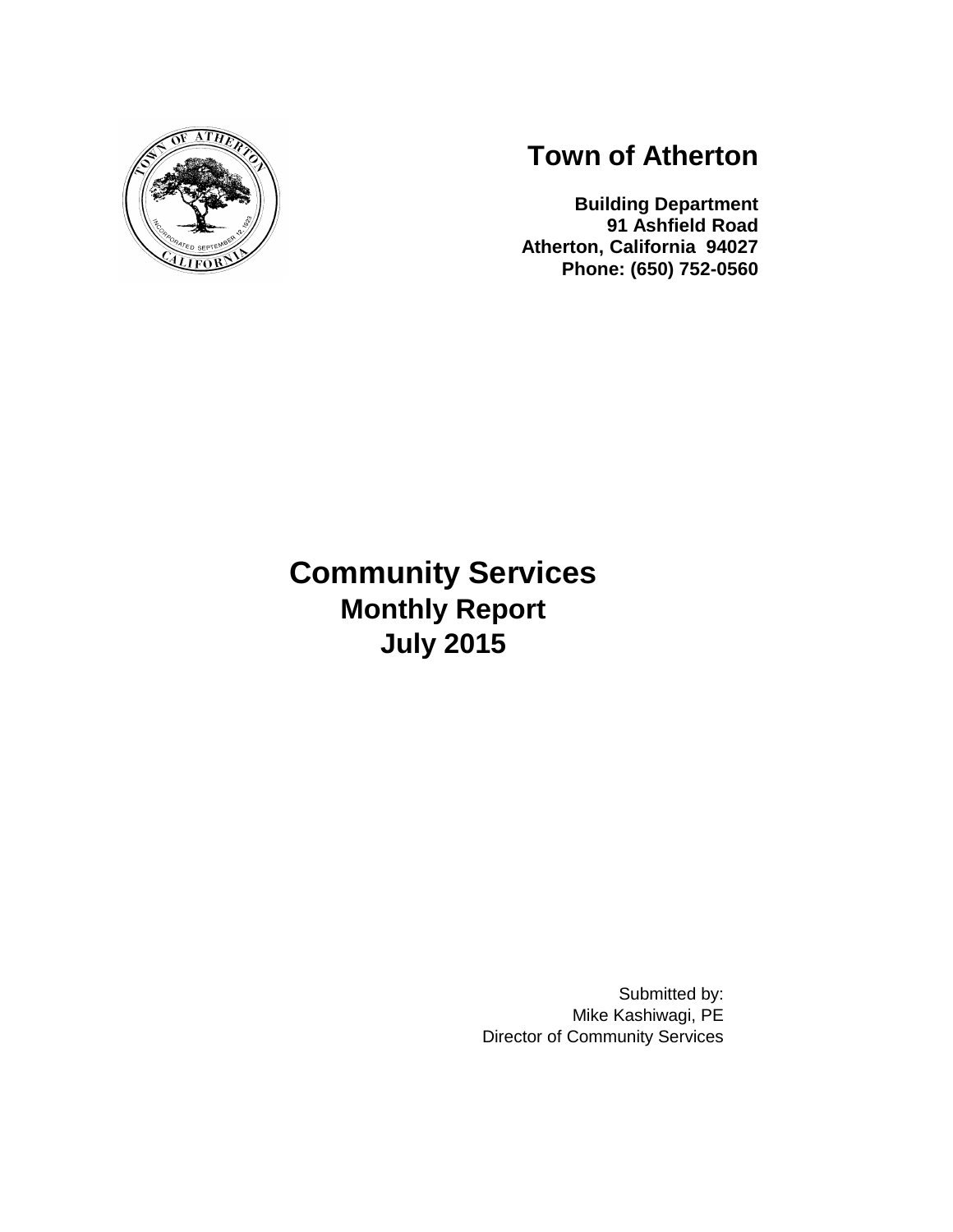# **Town of Atherton Building Safety & Inspection**

*Construction and Permit Summary July 1, 2015 to July 31, 2015*

|                                                  | July               | <b>Fiscal Year</b><br>2015-16 |
|--------------------------------------------------|--------------------|-------------------------------|
| <b>Total Construction Valuation<sup>1</sup>:</b> | \$35,241,458       | \$35,241,458                  |
|                                                  |                    |                               |
|                                                  | <b>REVENUE</b>     |                               |
|                                                  |                    |                               |
| <b>Plan Check Fees Collected:</b>                | \$46,054           | \$46,054                      |
| <b>Permit Fees Collected:</b>                    | \$195,184          | \$195,184                     |
| <b>Other Fees Collected:</b>                     | \$11,794           | \$11,794                      |
| <b>TOTAL:</b>                                    | \$253,032          | \$253,032                     |
|                                                  |                    |                               |
|                                                  | <b>PLAN CHECK</b>  |                               |
| Applications Received:                           | 75                 | 75                            |
|                                                  |                    |                               |
|                                                  | <b>PERMITS</b>     |                               |
|                                                  |                    |                               |
| <b>Residential:</b>                              |                    |                               |
| New Single Family Residential Permits            | 8                  | 8                             |
| Issued:                                          |                    |                               |
| New Accessory Structures Issued:                 | 41                 | 41                            |
| <b>Addition / Alteration Permits Issued:</b>     | 10                 | 10                            |
| Reroof / Water Well / Grading Permits<br>Issued: | 17                 | 17                            |
| Plumbing/Mechanical/Electrical Permits           |                    |                               |
| Issued:                                          | 15                 | 15                            |
| <b>Demolition Permits Issued:</b>                | $\overline{7}$     | $\overline{7}$                |
| Non-Residential:                                 |                    |                               |
| <b>New Permits Issued:</b>                       | 1                  |                               |
| <b>TOTAL Permits Issued:</b>                     | 99                 | 99                            |
|                                                  |                    |                               |
| Total Open Permits as of 07/31/15                | 810                |                               |
|                                                  | <b>INSPECTIONS</b> |                               |
| Inspections Performed:                           | 856                | 856                           |
| Footnotes:                                       |                    |                               |

<sup>1</sup>Valuation: For permitted projects during this period.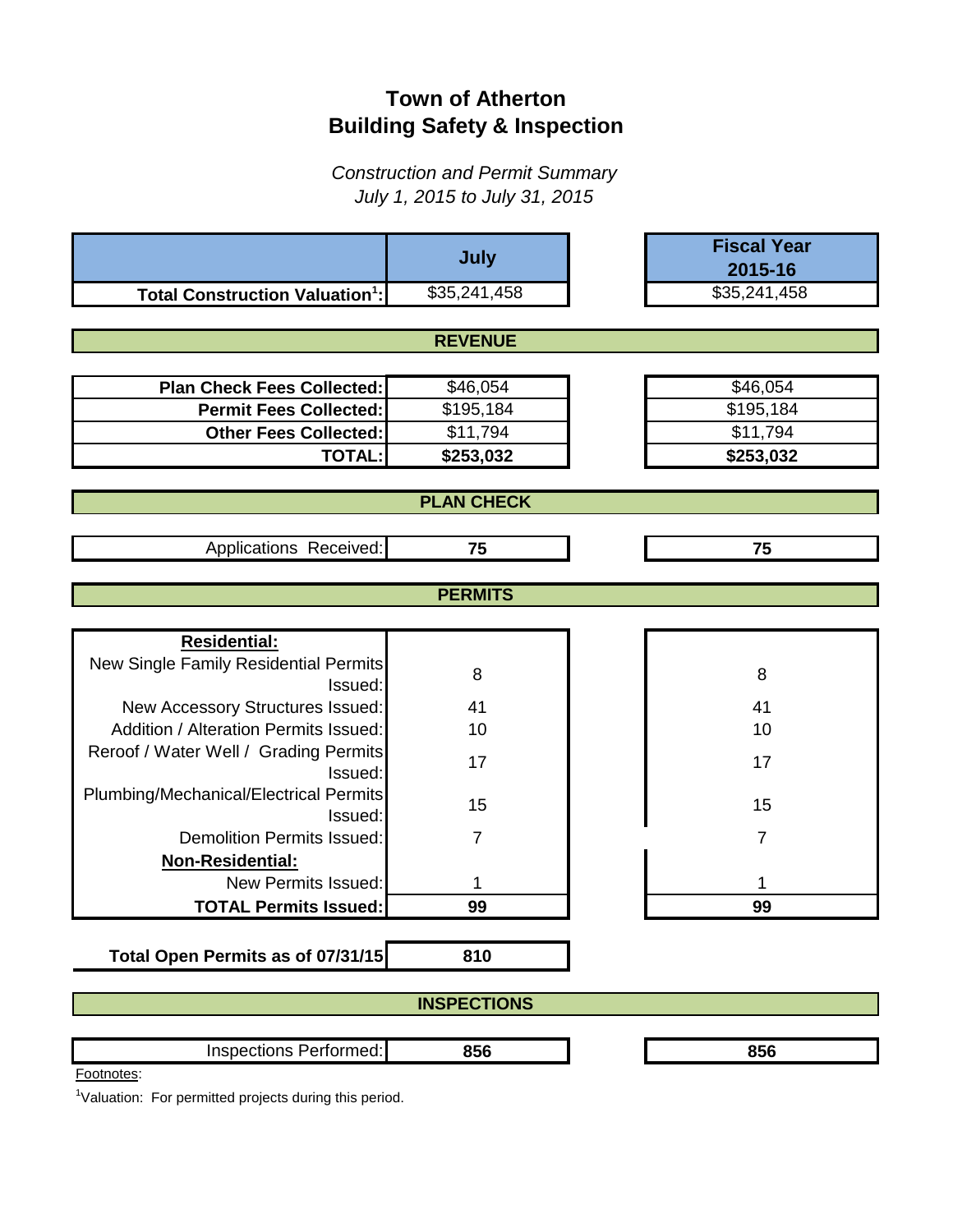#### **Town of Atherton Building Safety & Inspection**

#### **Planning Projects**

*July 1, 2015 to July 31, 2015*

|                                  | <b>This Month</b><br><b>Activity</b> | <b>Fiscal Year to Date</b><br><b>Activity</b> |
|----------------------------------|--------------------------------------|-----------------------------------------------|
| <b>Staff Level Reviews</b>       | 36                                   | 36                                            |
| <b>Planning Commission Items</b> |                                      |                                               |

At the July 22, 2015 Planning Commission meeting, the following actions were taken:

1. Continued consideration of the meeting minutes to the next meeting

2. Continued selection of the Chair and Vice Chair to the next meeting

3. Approved the request for a Variance for a detached garage at 43 Tuscaloosa

4. Approved the Heritage Tree Removal request at 119 Atherton to allow the removal of one pine tree

5. Approved the Special Structure Permit at 260 Oak Grove to allow a basement under an accessory building.

6. Requested staff research animal regulations for other jurisdictions, including chickens and report back at a future meeting

The next Planning Commission hearing will held on August 26, 2015.

| <b>Arborist Activity Summary</b> |  |
|----------------------------------|--|
| July 1, 2015 to July 31, 2015    |  |

|               | Tree Removal | <b>Inspections</b> | Info.<br>' Consu. | <b>Plan Review</b> |
|---------------|--------------|--------------------|-------------------|--------------------|
| <b>ITOTAL</b> | ~-           |                    | O                 | 59                 |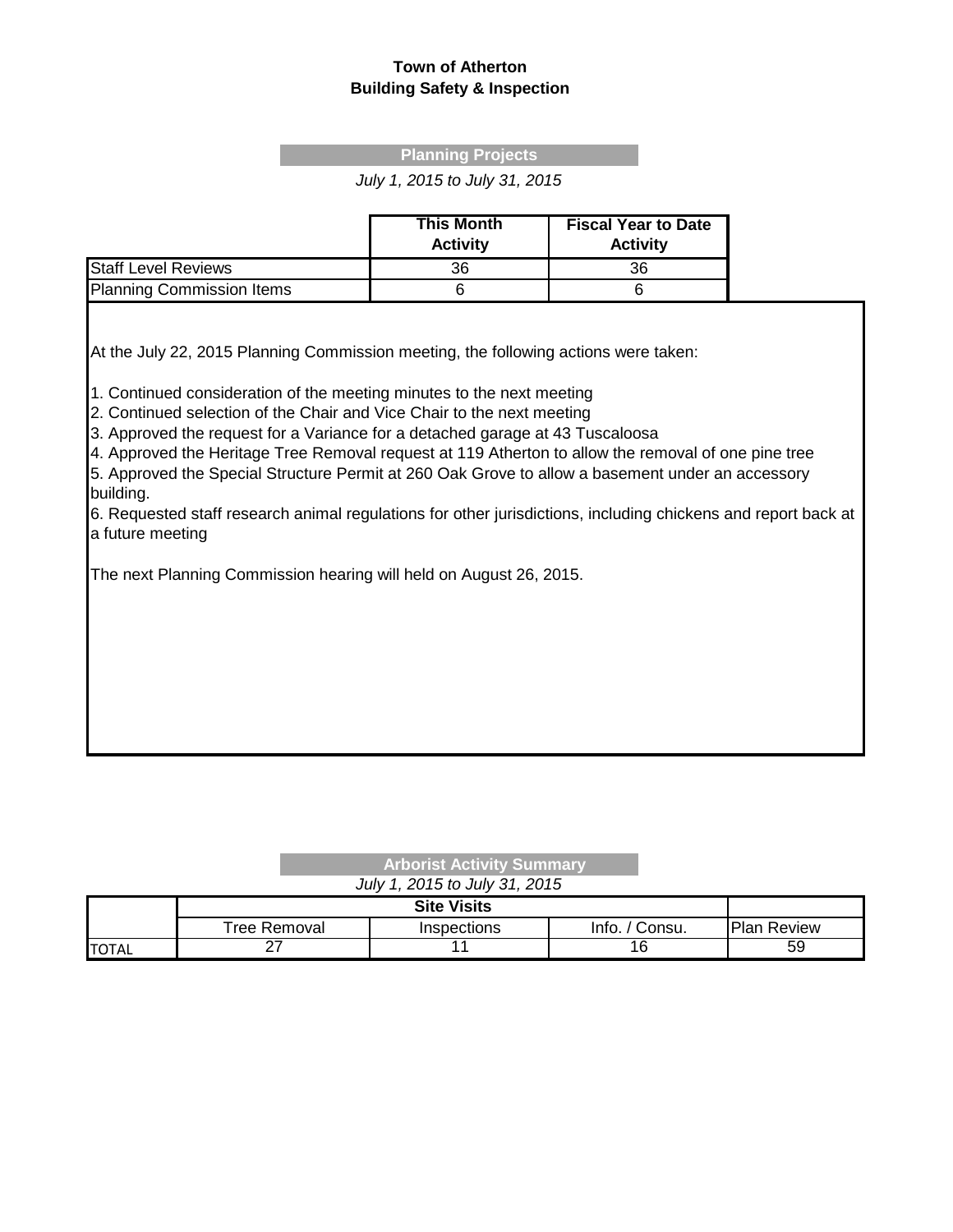# **Town of Atherton Building Inspection & Plan Check**

| <b>Month</b>                  | 2015 | 2014           | 2013 | 2012           |
|-------------------------------|------|----------------|------|----------------|
| January                       | 2    |                | 2    | 2              |
| February                      |      | 6              |      | 0              |
| <b>March</b>                  | 3    | 6              |      | 2              |
| April                         | 2    |                | 3    | $\overline{2}$ |
| <b>May</b>                    |      | $\overline{2}$ |      | 4              |
| June                          | 3    | $\overline{2}$ | 5    | 3              |
| <b>July</b>                   | 8    | 4              | 2    | 3              |
| <b>August</b>                 |      | $\overline{2}$ | 3    | $\overline{2}$ |
| <b>September</b>              |      |                | 4    | 3              |
| <b>October</b>                |      |                | 5    | 4              |
| <b>November</b>               |      | 4              |      |                |
| <b>December</b>               |      | 4              | 3    | 4              |
| <b>Total New SFD Permits:</b> | 20   | 33             | 31   | 30             |

### **Summary of New Single Family Residential Permits Issued by Month**

### **Plan Check Performance**

*July 1, 2015 to July 31, 2015*

| Project<br><b>Type</b>             | <b>Cycles</b>   | No of<br><b>Plan</b><br><b>Checks</b> | <b>Target</b><br>$**$ | Average<br><b>Review</b><br><b>Days</b> | Overdue<br><b>Plan Checks</b> |
|------------------------------------|-----------------|---------------------------------------|-----------------------|-----------------------------------------|-------------------------------|
| Major<br>Plan Check                | 1st Review      | 71                                    | 10                    | 9                                       | $\overline{0}$                |
|                                    | Subsequent Rev. | 63                                    | 5                     | $\overline{4}$                          | $\overline{0}$                |
| Minor<br>Plan Check                | 1st Review      | 19                                    | 3                     |                                         | $\overline{0}$                |
|                                    | Subsequent Rev. | 6                                     | $\overline{2}$        |                                         | $\mathbf 0$                   |
| <b>Total Number of Plan Checks</b> |                 | 159                                   |                       |                                         |                               |

\*\* Target: in working days

Major Plan Check: New Houses, New Accessory Structures, New non-Residential Minor Plan Check: Small additions, Reroof, Alterations, PV, Gates, Misc.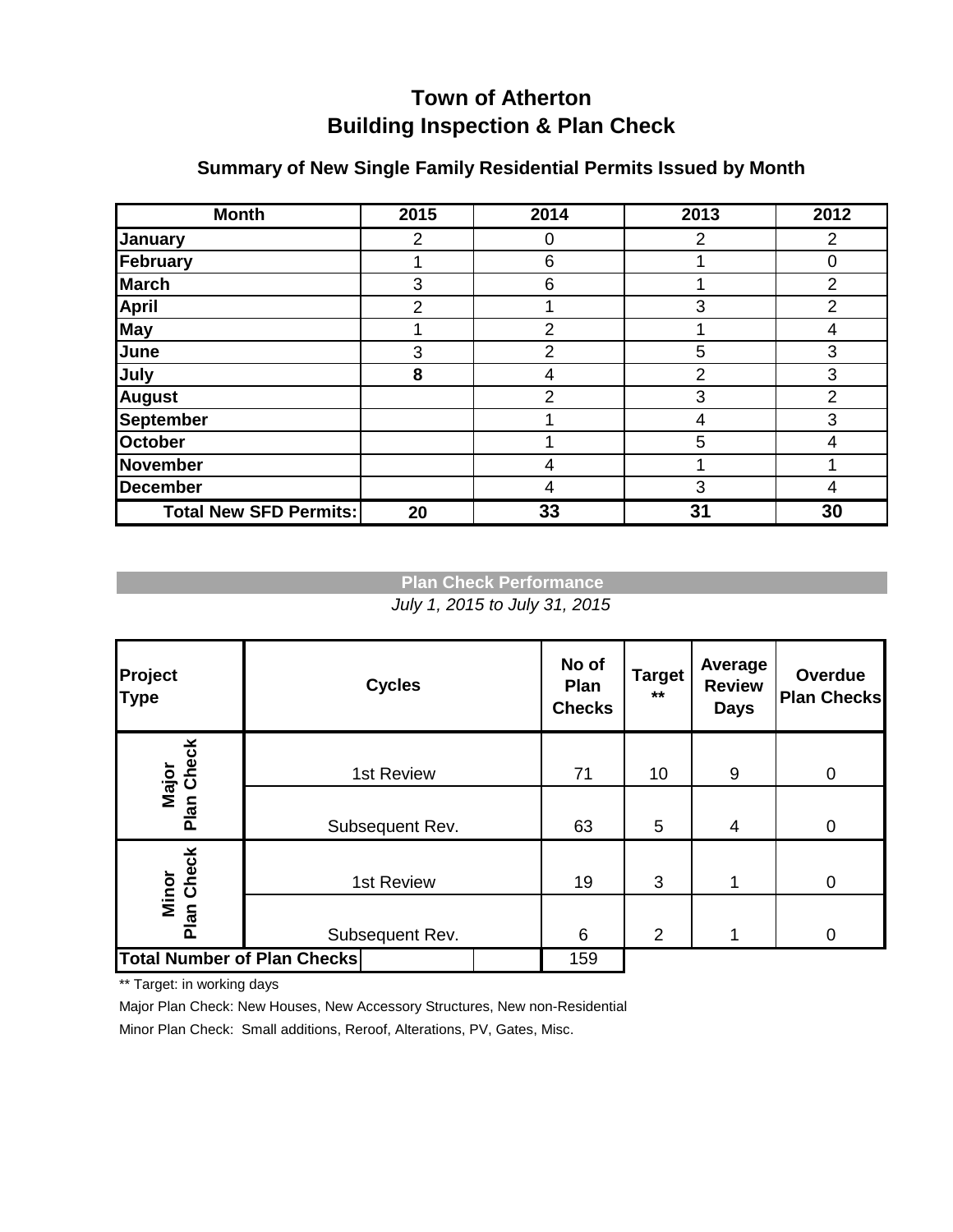## **Summary Graphs**